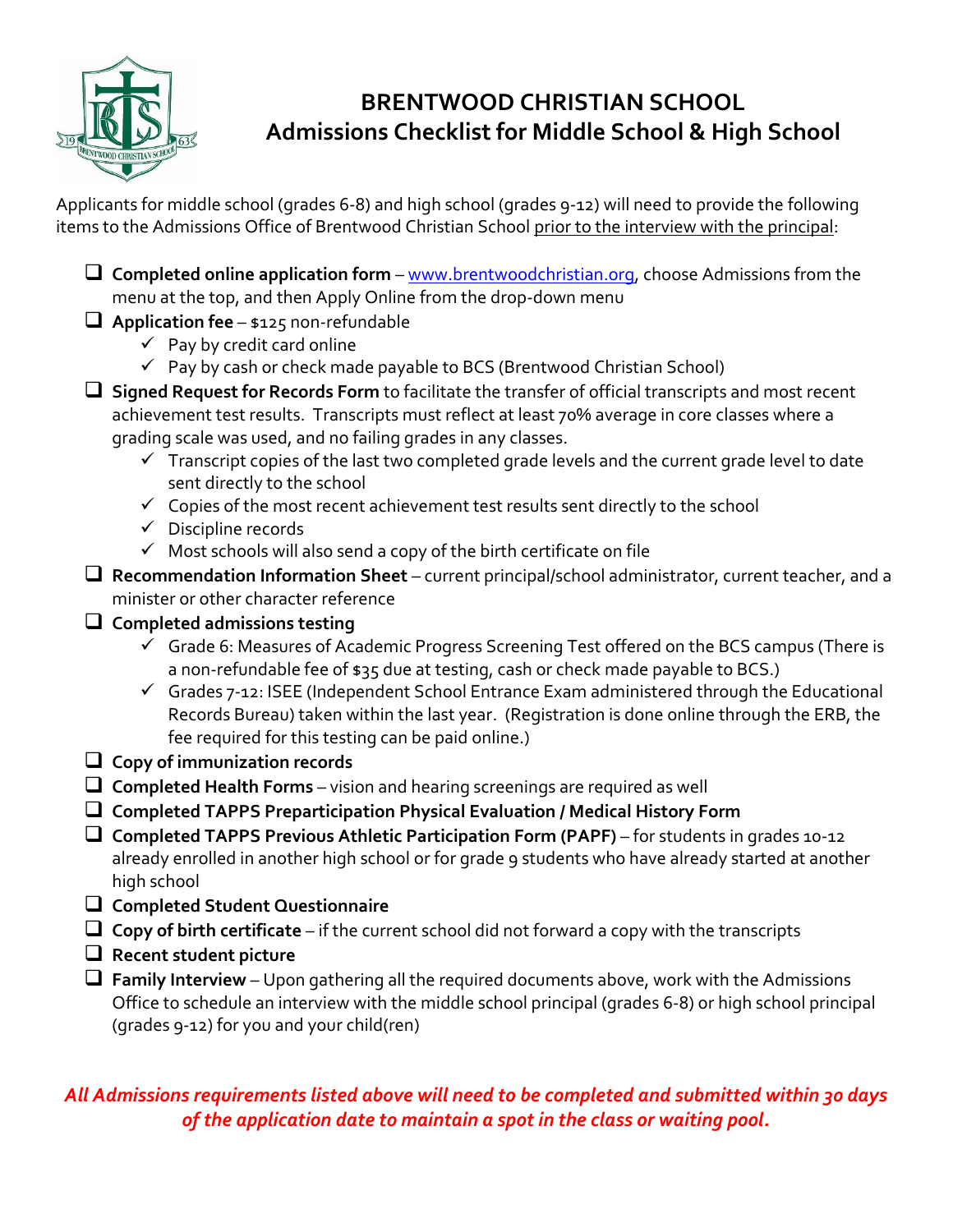## **Additional information regarding the checklist:**

**Application** – Student must be the appropriate age for the grade in which they are making application. This is restricted to a two-year window for each grade level. Students can be considered for 12<sup>th</sup> grade, however most often there is not enough time for the student to complete all the required credits to allow him/her to graduate on time, unless he/she is a returning student to Brentwood Christian. To complete the online application, visit [www.brentwoodchristian.org.](http://www.brentwoodchristian.org/) Choose Admissions from the menu across the top of the page, then Apply Online from the drop-down menu.

**Application Fee** – This fee can be paid by credit card online or by cash or check (made payable to Brentwood Christian School). If choosing to pay by cash or check, please notify the Admissions Office so that your application can be processed upon payment.

**Transcripts** – Copies of the last two completed grade levels and the current grade level to date. Completing the Request for Records Form will facilitate the transfer of the transcripts and discipline records. Grades must reflect at least a 70% average in core classes, and no failing grades in any classes.

**Recommendation Information Sheet –** Please provide a name and email address for a current principal/school administrator, current teacher, and a minister or character reference. Submit completed sheet to the Admissions Office so the referral can be contacted.

**Admissions Testing** – is required for all applicants. Students applying for grade 6 will take the MAP Screener (Measures of Academic Progress) offered on the BCS campus that covers reading and math. This assessment is self-paced and takes an average of 30 to 45 minutes to complete.

Students applying for grades 7-12 will take the ISEE (Independent School Entrance Exam) through the Educational Records Bureau. More information can be found a[t www.iseetest.org](http://www.iseetest.org/) or by calling 1-800-446-0320. This assessment is a timed test and takes three hours to complete. Please enter Brentwood's code, **440318**, when registering on-line or by mail. If Brentwood's code is submitted by the applicant when registering for the test, the results will be sent directly to the school.

**Immunization Records –** This will allow our school nurse to review the records to ensure the student's file is up to date.

**Health Examination Form** – A complete medical checkup is required of all new students. Doctors can complete the Health Exam Form for a recently completed exam. The medical office can also include a copy of the latest immunization records. An athletic physical is required of all athletic team members. Vision and Hearing Screenings are required as well. These screenings can be completed as part of the student's annual exam with their doctor, or the student can elect to have these completed at school in the fall of the first semester for an additional fee. These documents can be dropped off or faxed directly to the Admissions Office at 512-835-2184.

Please review and complete any of the additional forms that might pertain to your child:

- Protocol: Students with Chronic or Severe Health Concerns
- Health History/Instructions for Health Needs Form
- Medication Permission Form